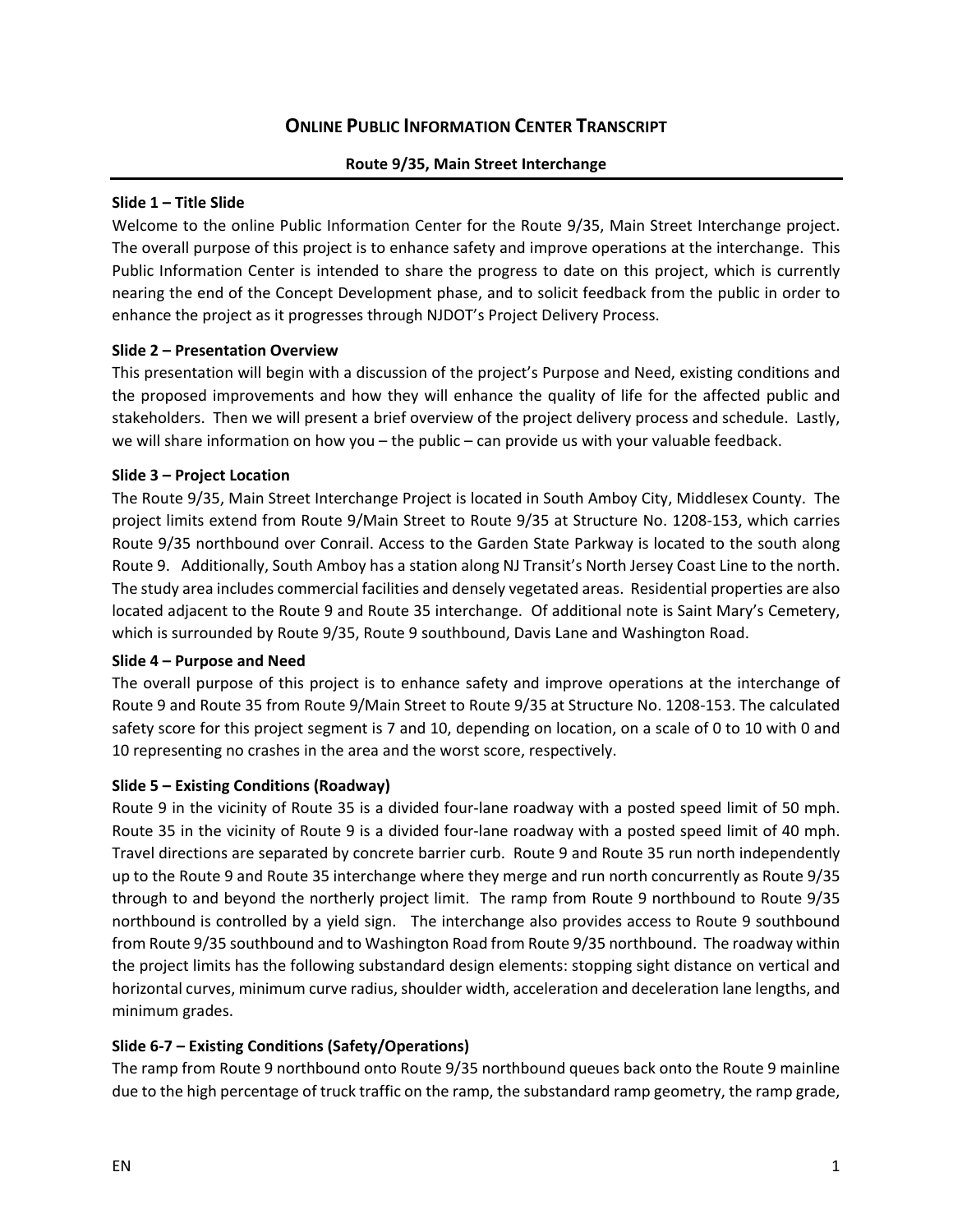and the lack of an acceleration lane.

### **Slide 7 – Existing Conditions (Safety/Operations)**

Similarly, the ramp from Route 9/35 southbound onto Route 9 southbound queues back onto the Route 9/35 mainline. The high truck volume and substandard design features contribute to the excessive delay and overrepresentation of same direction crashes. Additionally, delays on the Garden State Parkway can exacerbate the problem as motorists divert to other routes, sometimes using the local roadway network.

## **Slide 8 – Existing Conditions (Bridge)**

Three (3) bridges are located within the project limits: Structure No. 1208-150, which carries Route 9/35 over Main Street; 1208-151, which carries Route 9/35 over Washington Avenue, and 1208-152, which carries Route 9/35 over an abandoned rail line. These bridges were originally constructed in the 1930s and are in fair to satisfactory condition with some deficiencies. Structure Nos. 1208-150 and 1208-151 also have substandard vertical clearance for the roadway underneath. It should be noted that the fact that a bridge is "structurally deficient" does not imply that it is likely to collapse or that it is unsafe. It means the bridge must be monitored, inspected, and maintained and possibly rehabilitated or replaced.

## **Slide 9 – Existing Conditions (Environmental Constraints)**

The study area is located near the Garden State Parkway Historic District, the Camden and Amboy Railroad Main Line Historic District, and the Raritan River Railroad Historic District; however, the project is not considered part of either district at this time. No wetlands or floodplains were identified within the study area. There is the potential for the presence of Indiana bats and their habitats within Middlesex County. If tree clearing is required, a schedule must be established with the U.S. Fish and Wildlife Service prior to construction. The project has a potential for involvement with hazardous waste and/or contaminated sites. Sensitive receptors are located within 300 feet of the project area. In addition, this project is in a non-attainment area for PM 2.5 and a PM 2.5 hot-spot analysis maybe required as the project progresses. Significant socioeconomic impacts are not anticipated. The anticipated National Environmental Policy Act (NEPA) document for this project is a Categorical Exclusion Document (CED).

### **Slide 10-13 – Preliminary Preferred Alternative**

The PPA consists of constructing a new ramp to replace the existing substandard loop ramp from Route 9 northbound to Route 9/35 northbound (at the Interchange). The existing exit ramp to Washington Street would be permanently closed. The ramp from Route 9/35 southbound to Route 9 southbound would be replaced with a new ramp that meets current standards. This will require the widening of Route 9/35 between Route 9/Main Street and Structure No. 1208-153 to provide acceleration and deceleration lanes.

Two bridges within the project limits will require replacement and one bridge could be removed. More specifically, the project includes replacement of Structure Nos. 1208-150 and 1208-151, and removal of Structure No. 1208-152. The profile along Route 9/35 must be raised significantly between mileposts 129.81 and 130.20 to provide adequate vertical clearance for all roads passing underneath Route 9/35. Improvements along Route 9/Main Street will be made underneath and in surrounding areas of the structure that will be replaced. The project also includes new overhead and cantilever sign structures, guide rail and sidewalk.

Additionally, the PPA also proposes the construction of two basins at the Route 9/35 and Route 9/Main Street interchange in order to comply with NJDEP Stormwater Management (SWM) Rules. Full and partial